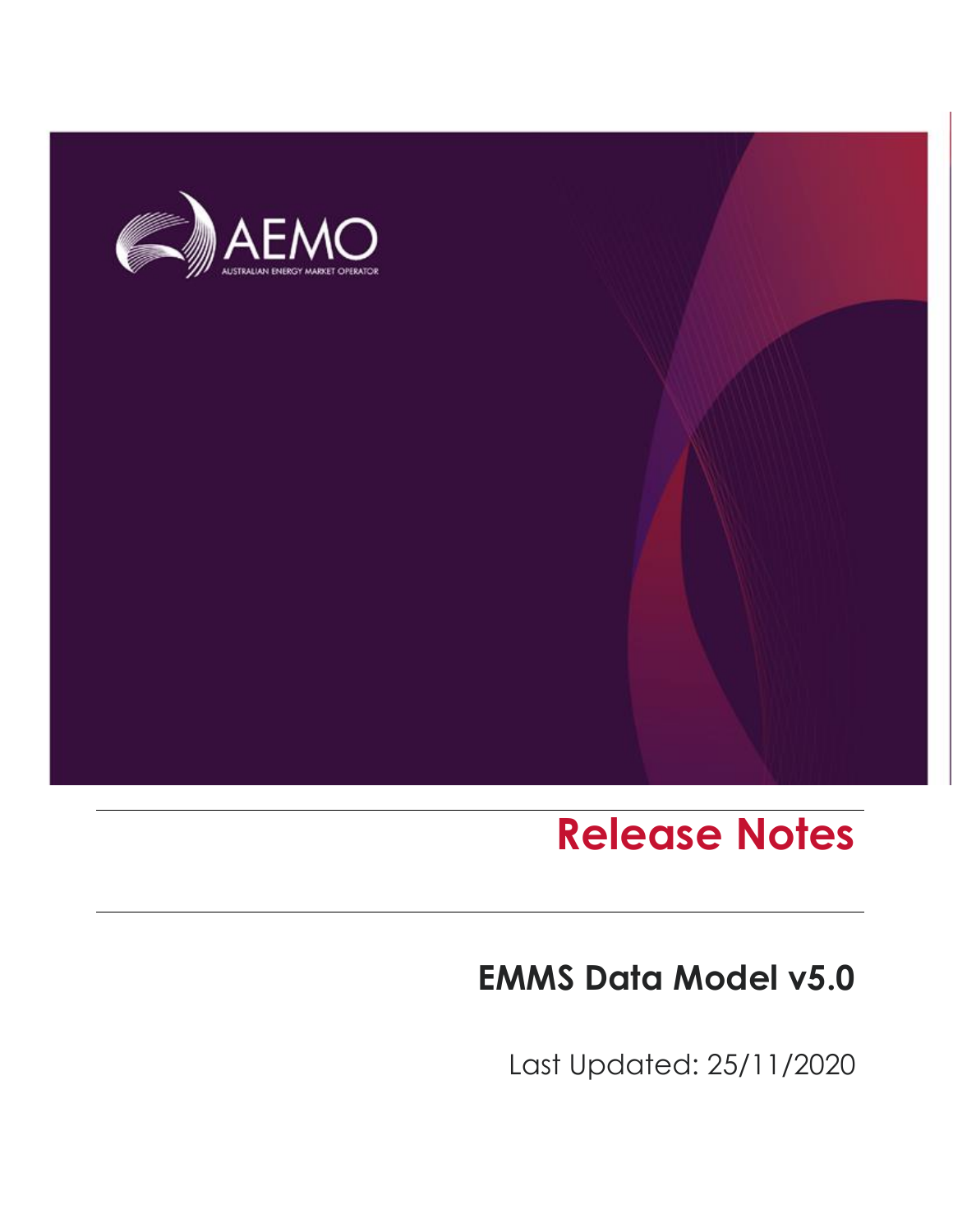

- FTP 146.178.211.25
- Folder Path \Releases\MMS Data Model\PreProduction\v5.0
- With this release, we have moved the PDF documentation out from the respective installers and now will be available in the releases folder and also published on AEMO web –
	- o [https://aemo.com.au/energy-systems/electricity/national-electricity-market-nem/data](https://aemo.com.au/energy-systems/electricity/national-electricity-market-nem/data-nem/nemweb-help)[nem/nemweb-help](https://aemo.com.au/energy-systems/electricity/national-electricity-market-nem/data-nem/nemweb-help)
- Also, the readme.txt is renamed to ReleaseNotes.pdf and available in the above Releases folder.



- **Only apply to your PREPRODUCTION Database.**
- **As of this release Participants can either subscribe to LEGACY or the CURRENT version of files. If both versions of files are subscribed, then the LEGACY will be automatically unsubscribed after a period of time.**

Following table lists possible scenarios for DM5.0 upgrade at a participant installation, but not limited to. Please assess your requirement before upgrading.

|              | <b>Participant category</b>                                                                                                                            | <b>Upgrade tasks</b>                                                                                                                                                                                                                                                                                        | <b>Assumptions/Implications</b>                                                                                                                                                                                                                                                                       |
|--------------|--------------------------------------------------------------------------------------------------------------------------------------------------------|-------------------------------------------------------------------------------------------------------------------------------------------------------------------------------------------------------------------------------------------------------------------------------------------------------------|-------------------------------------------------------------------------------------------------------------------------------------------------------------------------------------------------------------------------------------------------------------------------------------------------------|
| $\mathbf{1}$ | Participant who submits<br>ENERGY/FCAS bids in<br>5MS format and wants<br>to upgrade to EMMS<br>data model to V5.0<br>during Bid transition<br>period. | Apply DMv5.0 upgrade and subscribe to<br>new 5MS version of BID and NEXT_DAY<br>files.<br>Existing BID and NEXT_DAY files are<br>$\bullet$<br>marked as LEGACY and can be<br>unsubscribed by the participant. Else<br>AEMO automated process will<br>unsubscribe the LEGACY version for the<br>participant. | Participant has fully<br>$\bullet$<br>tested and ready<br>applications in place to<br>deal with new<br><b>BIDOFFERPERIOD table</b><br>during the transition.<br>(no data will be<br>available for the<br><b>BIDPEROFFER table as</b><br>legacy BID and legacy<br>NEXT_DAY files are<br>unsubscribed). |
| 2            | Participant who does<br>not submit<br>ENERGY/FCAS bids and<br>wants to upgrade EMMS<br>data model to V5.0<br>during Bid transition<br>period.          | Apply DMv5.0 upgrade.<br>Existing BID and NEXT_DAY files that<br>have been marked as LEGACY will<br>continue to receive into BIDPEROFFER<br>table.                                                                                                                                                          | Participant's systems<br>$\bullet$<br>are not ready to deal<br>with new<br><b>BIDOFFERPERIOD table</b><br>until closer to 5MS<br>start date.<br>But can subscribe to<br>other Non 5MS reports<br>to receive PASA &<br>P5MIN price sensitivity                                                         |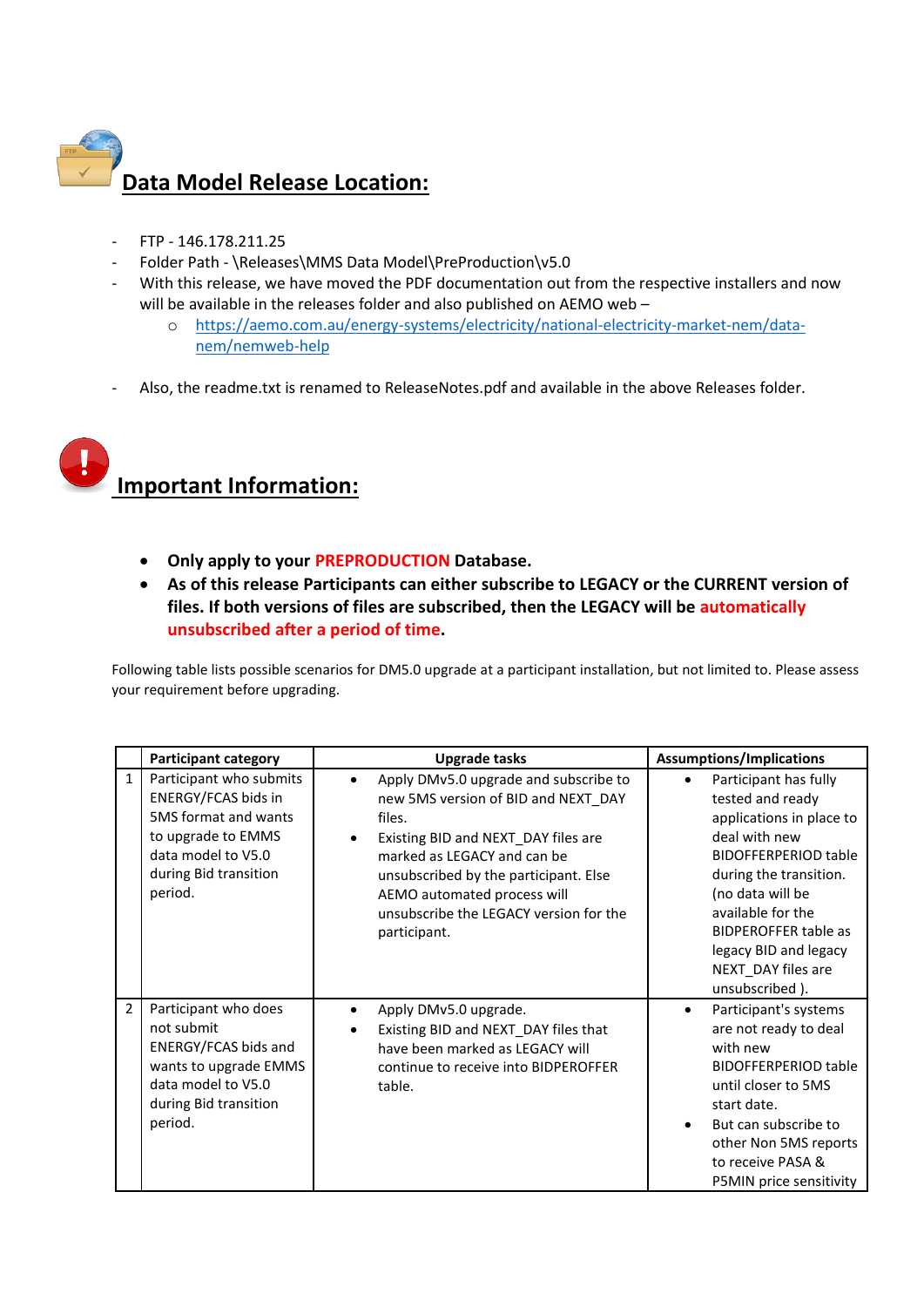|   |                                                                                                                                                                      |                                                                                                                                                                                                                                                                                                                                                                                                         | changes when<br>available.                                                                                                                                                                                                                                                                                                                                                   |
|---|----------------------------------------------------------------------------------------------------------------------------------------------------------------------|---------------------------------------------------------------------------------------------------------------------------------------------------------------------------------------------------------------------------------------------------------------------------------------------------------------------------------------------------------------------------------------------------------|------------------------------------------------------------------------------------------------------------------------------------------------------------------------------------------------------------------------------------------------------------------------------------------------------------------------------------------------------------------------------|
| 3 | Participants who does<br>not upgrade to the<br>latest DM5.0 by 5MS<br>start date, will need to<br>run the path script to<br>keep their settlements<br>files loading. | Run the patch script:<br>For Oracle-<br>ORACLE_PATCH_SETTLEMENTS.sql<br>For SQLSERVER:<br>$\bullet$<br>MSSQLSERVER_PATCH_SETTLEMENTS.sql<br>Patch script contains updated to below<br>Settlements tables:<br>ALTER TABLE SETIRAUCSURPLUS MODIFY<br>PERIODID NUMBER(3,0);<br>ALTER TABLE SETIRNSPSURPLUS MODIFY<br>PERIODID NUMBER(3,0);<br>ALTER TABLE SETIRPARTSURPLUS MODIFY<br>PERIODID NUMBER(3,0); | Participants haven't<br>$\bullet$<br>done the upgrade<br>before the 5MS start<br>date.<br>If PATCH script is not<br>$\bullet$<br>applied, then<br><b>SETTI EMENTS file will</b><br>fail to load.<br>Patch script can be<br>fetched from Releases<br>folder path.<br>Discontinued tables<br>will not be populated.<br>Please refer to<br>discontinued tables<br>section below |



• Check your installed Data Model version by running the below query in your database:

```
select a.installation date,a.install type, a.script version from
mms data model audit a order by a.installation date desc ;
```
- This DM5.0 Upgrade will take more time compared to other upgrades as there are changes in Primary key columns for the below tables.
- Please ensure that the Upgrade process is **NOT** interrupted. This is applicable to the participants subscribed to the below tables.

| <b>Table Name</b>         | No of   | <b>Runtime</b>    | <b>Task Details</b>            |
|---------------------------|---------|-------------------|--------------------------------|
|                           | rows    | (Oracle)          |                                |
|                           |         |                   | add STUDYREGIONID, update      |
|                           | 40      | Approx            | column value to 'MARKET', drop |
| STPASA CONSTRAINTSOLUTION | million | 20 <sub>min</sub> | existing PK and create new PK  |
|                           |         |                   | add STUDYREGIONID, update      |
|                           | 38      | Approx            | column value to 'MARKET', drop |
| STPASA INTERCONNECTORSOLN | million | 25min             | existing PK and create new PK  |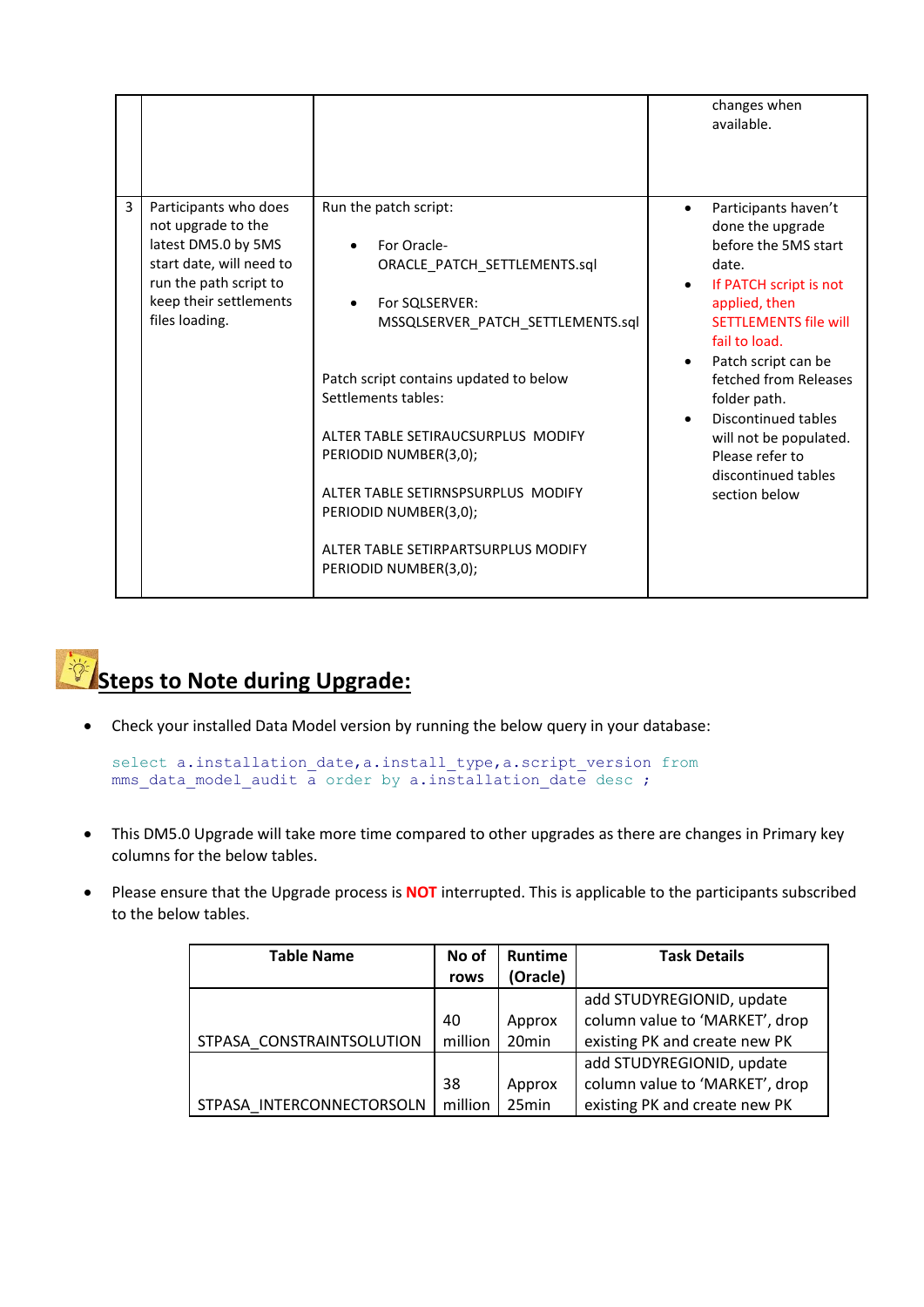o It is assumed PdrLoader is turned off during the Data Model upgrade. Alternatively, selective Report Types can be PAUSED using pdrMonitor, allowing other Report Types to be loaded. Please make sure the paused reports are ACTIVE once the upgrade is completed.

| Data Interchange Monitor |                                                                                         |                                                                                   | AEMO                   | <b>User: ADMIN</b><br>Logout |
|--------------------------|-----------------------------------------------------------------------------------------|-----------------------------------------------------------------------------------|------------------------|------------------------------|
| Configuration            | Reports:<br>Overview<br>Upgrades<br>Actions-<br>Settings                                | pdrBatcher: NPMN11G ~ pdrLoader: NPMN11G ~<br>Performance                         |                        |                              |
| PERFMON                  | c<br>⊞<br>$\mathbf{H}$ $\mathbf{F}$                                                     | pdrLoader [NPMN11G] Settings                                                      | Search: pasa           |                              |
| pdrBatcher               | Il Report Type<br>Market                                                                | Il Status<br>m<br><b>Last Replicated</b>                                          | Last Processed Records | п                            |
| pdrLoader                | <b>MTPASA</b><br>$\sim$                                                                 | ACTIVE<br>10-04-2018 15:59:05                                                     | $\circ$                |                              |
| Datainterchange          | MTPASA RESERVELIMIT<br>$\sim$                                                           | <b>ACTIVE</b><br>$\sim$                                                           | $\sim$                 |                              |
|                          | MTPASAREGIONAVAILABILITY<br>Co.                                                         | ACTIVE<br>16-11-2020 18:29:38                                                     | o                      |                              |
|                          | PDPASA<br>$\sim$                                                                        | <b>ACTIVE</b><br>17-11-2020 09:08:21                                              | $\circ$                |                              |
|                          | <b>STPASA</b><br>$\sim$<br>Showing 1 to 5 of 5 entries (filtered from 82 total entries) | <b>ACTIVE</b><br>17-11-2020.08:15:39<br>Activate<br><b>Deactivate</b><br>II Pause | $\circ$                |                              |
|                          |                                                                                         | D Quit                                                                            |                        |                              |

o The pdrLoader should be restarted after this operation completes as it caches table/PK definitions in memory for performance.



#### **CLI Upgrade**

MMS Data Model Oracle 12c/19c, MSSQLServer 2014/2017 v5.0 ReleaseNotes.pdf, last updated 20201125

List of files in this release: MMS Data Model Oracle 12c/19c, MSSQLServer 2014/2017

```
**************
Special Note: 
.<br>**************
```
- 1. Please allow sufficient time to complete the upgrade install.
- 2. The sample log files do not necessarily reflect the current release (e.g. NO OF TABLES may be different).

Previous Release: 4.30

-----------------------

-----------------------

The v4.30 release of the MMS Data Model was for the Mar2020 Wholesale Market Systems (MMS) Software Release.

For a description of the changes, refer to Change Notice EMMSS5MSSET10420 and subsequent updates.

If your database is not consistent with MMS Data Model v4.30, the result of running this upgrade is unreliable.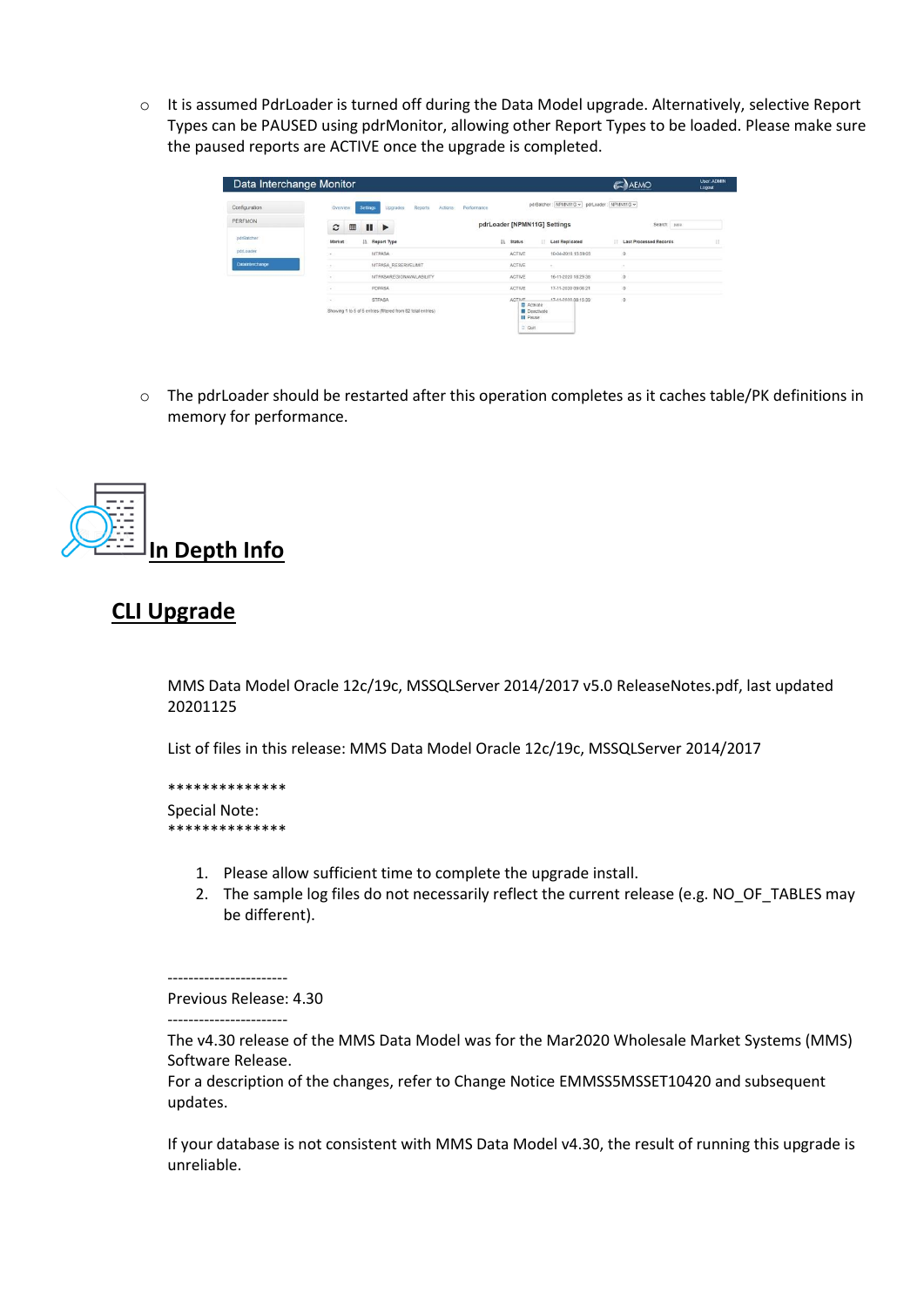You need to schedule moving to the current MMS Data Model to ensure you can successfully apply future releases of 5MS upgrade scripts.

If you are intending to run this upgrade, review the upgrade carefully.

---------------------------

Details of the v5.0 upgrade

---------------------------

Run the v5.0 upgrade only on tables compliant with MMS Data Model v4.30. For a description of the changes, refer to Change Notice EMMS521 and subsequent updates.

\*\*\*\*\*\*\*\*\*\*\*\*\*\*

Pre- Run Tasks: \*\*\*\*\*\*\*\*\*\*\*\*\*

Ensure you have a current backup of your database. For much of the time in the upgrade process, the database is not in a useable state, so any major failure can leave your database as useless.

Ensure PDR\_CONFIG\_\*\_UPGRADE is applied, reflecting the pdrLoader configurations for this release.

Note: pdrLoader Configurations for new/updated MMS data model tables are delivered separately. Apply MMS data model changes first, then apply PdrLoader Config upgrade manually.

```
**************
```
Instructions: \*\*\*\*\*\*\*\*\*\*\*\*\*\*

- 1. Copy the scripts from the \Build directory into a local directory, so the path contains no spaces. (Not all the scripts are needed for the upgrade; some are for a full create.)
- 2. Switch off any applications (e.g. pdrLoader) which modify the tables in question.
- 3. Run the UPGRADE\_MMS\_DATA\_MODEL\_MAIN.bat script.

WARNING! Run only when you have time and space available.

Enter database connection/user login details, Log directory location for upgrade installer output.

4. Check the logfiles being produced in the Log directory.

If an error occurs in any script other than the pre\_alter\_mms\_data\_model.sql and post alter mms data model.sql, the main log has a line containing the string "\*\*\* ERROR". You can then check the relevant log file(s) for more details.

When you are satisfied the upgrade is successful:

- a. Apply any required updates to applications (e.g. Parser and PDR) for modifying any of the affected tables.
- b. Re-enable any applications (e.g. PdrLoader) modifying any of the affected tables. Consider creating another backup.

#### **GUI Upgrade**

ALTERNATIVELY using GUI (simple and clean upgrade)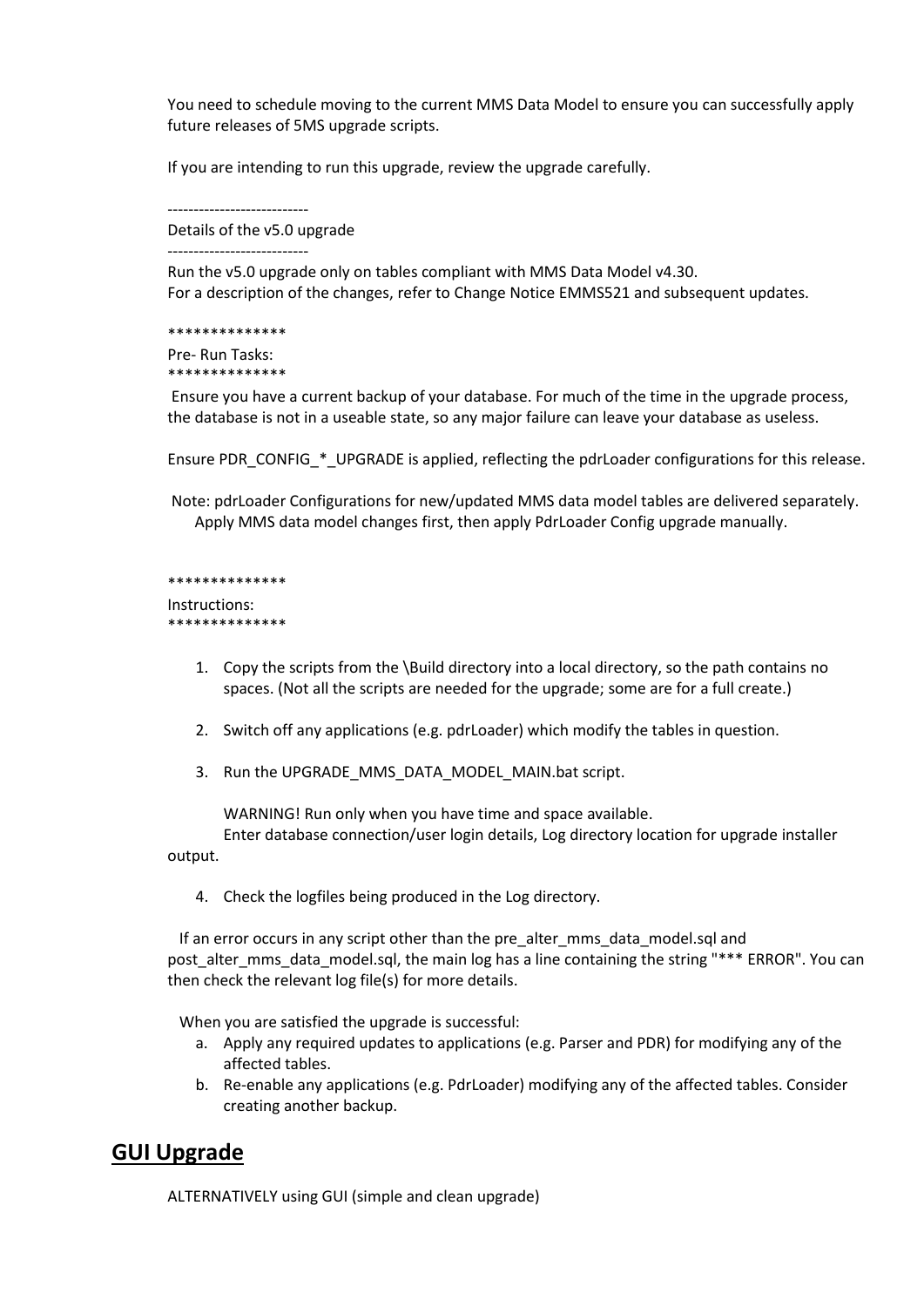- 1. Turn off pdrLoader, so no data updates occur during upgrade.
- 2. Extract the Data model GUI installer zip specific to your database platform and run the executable jar file.
- 3. After accepting the License agreement, select 'MMSDM Upgrade' option.
- 4. Select Installation path directory. (e.g. C:\Temp , Installer will extract all the installer files to this directory). You may want to review the alter\_mms\_data\_model.sql for the intended data model changes.
- 5. Proceed only when you have time and database free space available.
- 6. On Next, enter database credentials and connection details for the upgrade instance.
- 7. Check installer log files generated at Log directory(e.g. C:\Temp\Log).

### $\begin{tabular}{|c|c|c|c|c|} \hline \quad \quad & \quad \quad & \quad \quad & \quad \quad \\ \hline \quad \quad & \quad \quad & \quad \quad & \quad \quad \\ \hline \quad \quad & \quad \quad & \quad \quad & \quad \quad \\ \hline \end{tabular}$ **Affected Tables**

| <b>NEW TABLES</b>     |                                  |  |  |
|-----------------------|----------------------------------|--|--|
| 5MS                   | AVERAGEPRICE30                   |  |  |
|                       | <b>BIDOFFERPERIOD</b>            |  |  |
|                       | MNSP BIDOFFERPERIOD              |  |  |
|                       | BILLRESERVETRADERPAYMENT         |  |  |
|                       | <b>BILLRESERVETRADERRECOVERY</b> |  |  |
|                       | SETLOCALAREAENERGY               |  |  |
|                       | <b>SETLOCALAREATNI</b>           |  |  |
|                       |                                  |  |  |
| <b>NON 5MS</b>        | MTPASA DUIDAVAILABILITY          |  |  |
|                       | PDPASA CONSTRAINTSOLUTION        |  |  |
|                       | PDPASA INTERCONNECTORSOLN        |  |  |
|                       | P5MIN INTERSENSITIVITIES         |  |  |
|                       | P5MIN PRICESENSITIVITIES         |  |  |
|                       | P5MIN SCENARIODEMAND             |  |  |
|                       | P5MIN SCENARIODEMANDTRK          |  |  |
|                       |                                  |  |  |
| <b>ALTERED TABLES</b> |                                  |  |  |
| 5MS                   | <b>BIDDAYOFFER</b>               |  |  |
|                       | <b>BIDOFFERFILETRK</b>           |  |  |
|                       | MNSP DAYOFFER                    |  |  |
|                       | <b>BILLINGCPDATA</b>             |  |  |